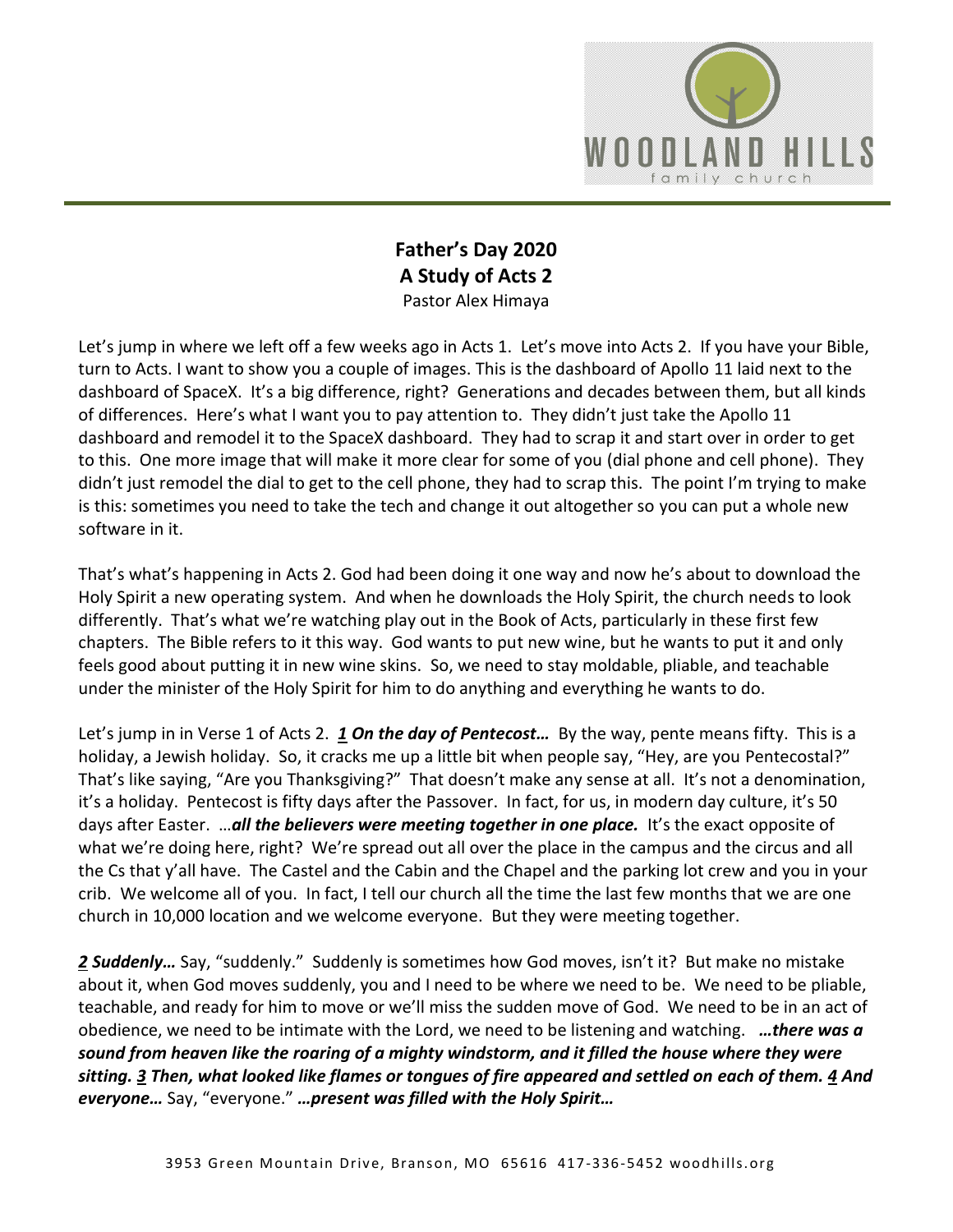By the way, what's up with the windstorm and the fire, right? You know what happens when you mix wind and fire together. You get a fire storm. We watched it in Australia last year were a land mass the size of Texas burned. It sounds like something you can't create. It sounds like something you can't control. It sounds like something you can't stop. It sounds a whole lot like what Jesus said the church would be, charging the very gates of hell, right?

Last time, I gave you the object lesson of an arrow, saying that the church is like an arrow and the shaft is the body of Christ. But it's not just any arrow; this arrow has been lit on fire by the Holy Spirit of God. The very point of the arrow is the authority of Jesus, the authority of the Father, the authority of the name of Jesus Christ. Just make no mistake about it. We're not piercing all the noise in our culture with our authority. And certainly not with our opinions, right? We go into the wind and the friction of this culture with the authority of Jesus Christ, under his name.

The tip of the arrow is the gospel; it's the good news. So, we go in the authority of Jesus with the good news of Jesus. That's what the church is led by. The feathers on the end… I don't know what those are called, but that's like the scripture guiding us through this whole path and we've been lit on fire. The goal… kind of the illustration for you to understand is that we're not taking this arrow that is on fire and just throwing it and creating all these little campfires with four more and no more. No, we're being shot out of the very bow of God into the gates of hell.

I told you we were going to do it and we did it. We lit it on fire, and we shot it into a gate that had propellant all over it. It burned and it fell, and it was awesome. The picture is we are being shot out of the bow of God into the gates of hell. By the way, a gate is not an offensive weapon; it's a defensive weapon, which means we are supposed to be on offense. We're not supposed to be the timid ones, the afraid ones, the running away ones, we're the ones supposed to go into this culture with the good news of Jesus Christ.

It says everyone present was filled with the Holy Spirit. Do you know what that tells me? The Holy Spirit is for everybody. It's for every believer. In the Old Testament, the fire of God represented the power and the presence of God. It would set on select believers in select moments, but now the Holy Spirit is coming, and it is for everyone who believes. …*and began speaking in other languages, as the Holy Spirit gave them this ability.* Who gave them this ability? There's no question about it, right? The Holy Spirit gave them this ability. They needed to be empowered. The empowerment had to come from someone and from somewhere and it came from the Holy Spirit.

*[5](https://www.studylight.org/desk/?q=ac%202:5&t1=en_nlt&sr=1) At that time there were devout Jews…* That literally translated is God-fearing Jews. So, this wasn't a bunch of secular people; these were God-fearing people. These were God's people. This is what you and I would call church. This was the church people coming together *from every nation living in Jerusalem.*

*[6](https://www.studylight.org/desk/?q=ac%202:6&t1=en_nlt&sr=1) When they heard the loud noise, everyone came running…* How refreshing would that be? Wouldn't that be awesome that we didn't have to get on social media at all as a church. Some of you, by the way, you need to take a break. Let me just pastor you and tell you. When you were working and had hobbies and were doing other things, you could look at social media every now and then. But with the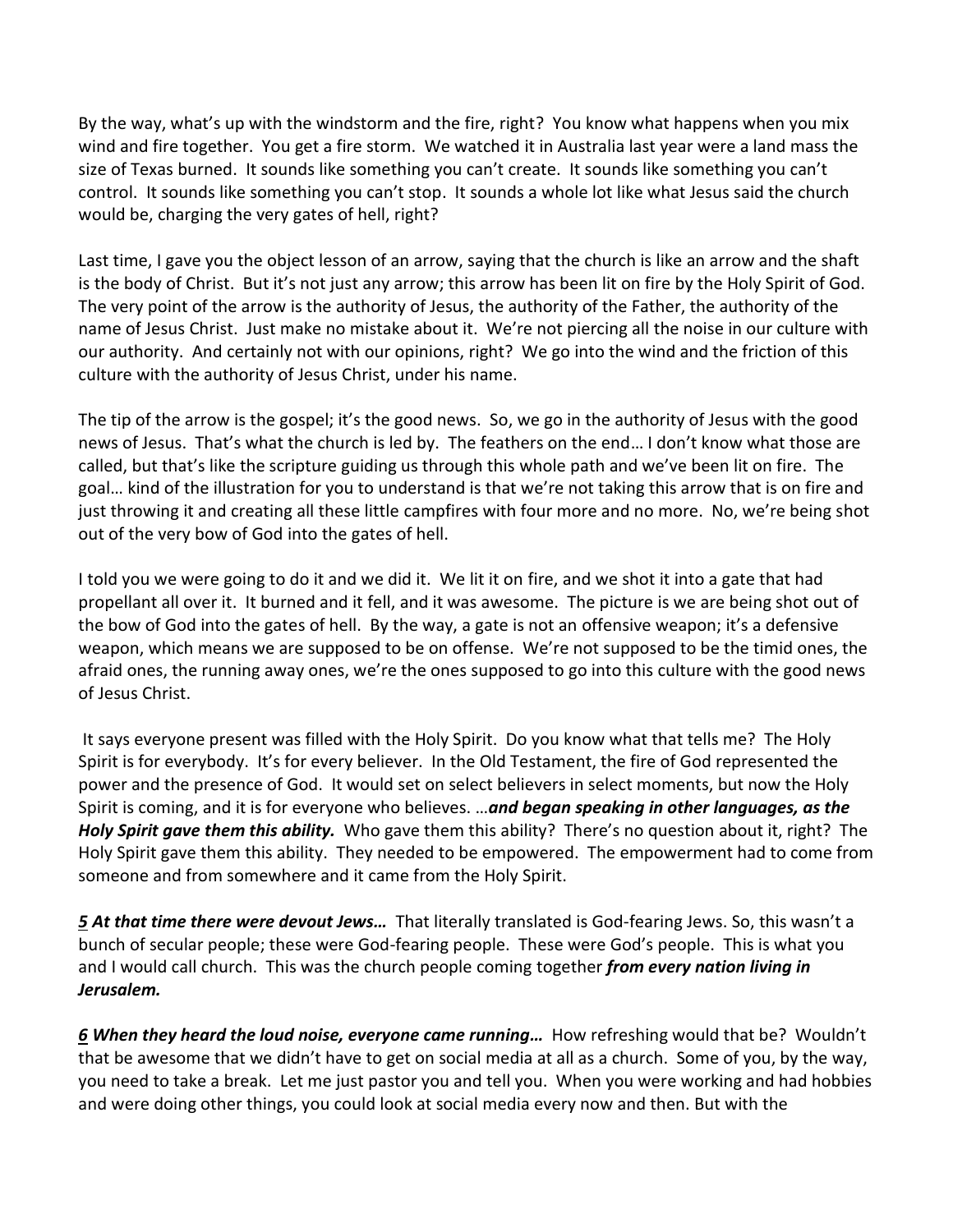bandwidth that you have now, you need to stay off of it because you have so much time you look at every post from every angle and it feels a lot like peeing in the wind. Get off and quit. Listen, we don't need your opinion on everybody's post. And we just need to quit for a second. But how awesome would it be if life change was the noise that was coming out of the church and people just came running?

A few weeks ago, the Holy Spirit led me to go into Facebook Messenger. You know it was the Holy Spirit, right? Because I would never go there apart from the Holy Spirit telling me to do that. I opened up Facebook messenger and it said I had 16,000 unopened messages. So, if you've sent me a message, just know I'm never responding. It's an insurmountable task for me to think about doing that, so I just don't even go there. I pretend like it doesn't even exist.

At one point a few weeks ago, the Holy Spirit said, "Hey, you need to go to messenger." I don't know why, but I did it. The very top message was from a young lady who sounded very desperate. I read her message and showed it to my wife. I said, "This sounds really scary. It sounds like she is in big trouble." So, I messaged her, and she started a dialogue back and forth. Eventually, we ended up on the phone.

And on the phone, she sent me two or three, four or five videos of her driving down the road under the influence. On one of the videos, I saw a baby in a car seat. Now I'm on the phone with her for 45 minutes. I don't know if you've ever been on the phone with somebody who is inebriated; it feels a lot like peeing in the wind too. The beautiful thing is my two boys were listening to this whole conversation because I'm thinking, *who knows what she's going to say I said; this has got to be public record*. So, I have one phone recording the whole message while the boys are listening. One of my boys who is full of mercy is praying, "God, would you help this woman." And the other one is like, "Hang up, Dad, she's crazy." Same DNA by the way. Different gifts, different personality.

We ended up getting her help. She got help. A few weeks ago, she shows up to church after going to rehab and brings a friend that she met in rehab. The noise coming out of that story is "Jesus changed my life!" And the Word is powerful, and the Holy Spirit is doing something. And that's the noise. It would be beautiful if that's the noise that comes out of people like you and me that draws people that they would come running to what is happening.

*…and they were bewildered to hear their own languages being spoken by the believers.* Just a show of hands. How many of you speak more than one language? Three of you in this whole church. I'm not talking about redneck and English. I'm talking about legit other languages, those of you who came over from Harrison. By the way, you want to talk about diversity? You know what the world calls people who only speak one language. American. The whole world speaks at least two. They don't stop at two; they just keep going and keep going. These people are hearing it in their own language.

Do you know what the application is? The gospel is meant to be understood. It's not to be complicated. The gospel is meant to be understood. That's the whole point of this. That's what separates the gospel from religion. Religion wants to make it elite and exclusive and with all kinds of routine and, you know, click your heels together and say there's no place like… All kinds of stuff that is attached to it.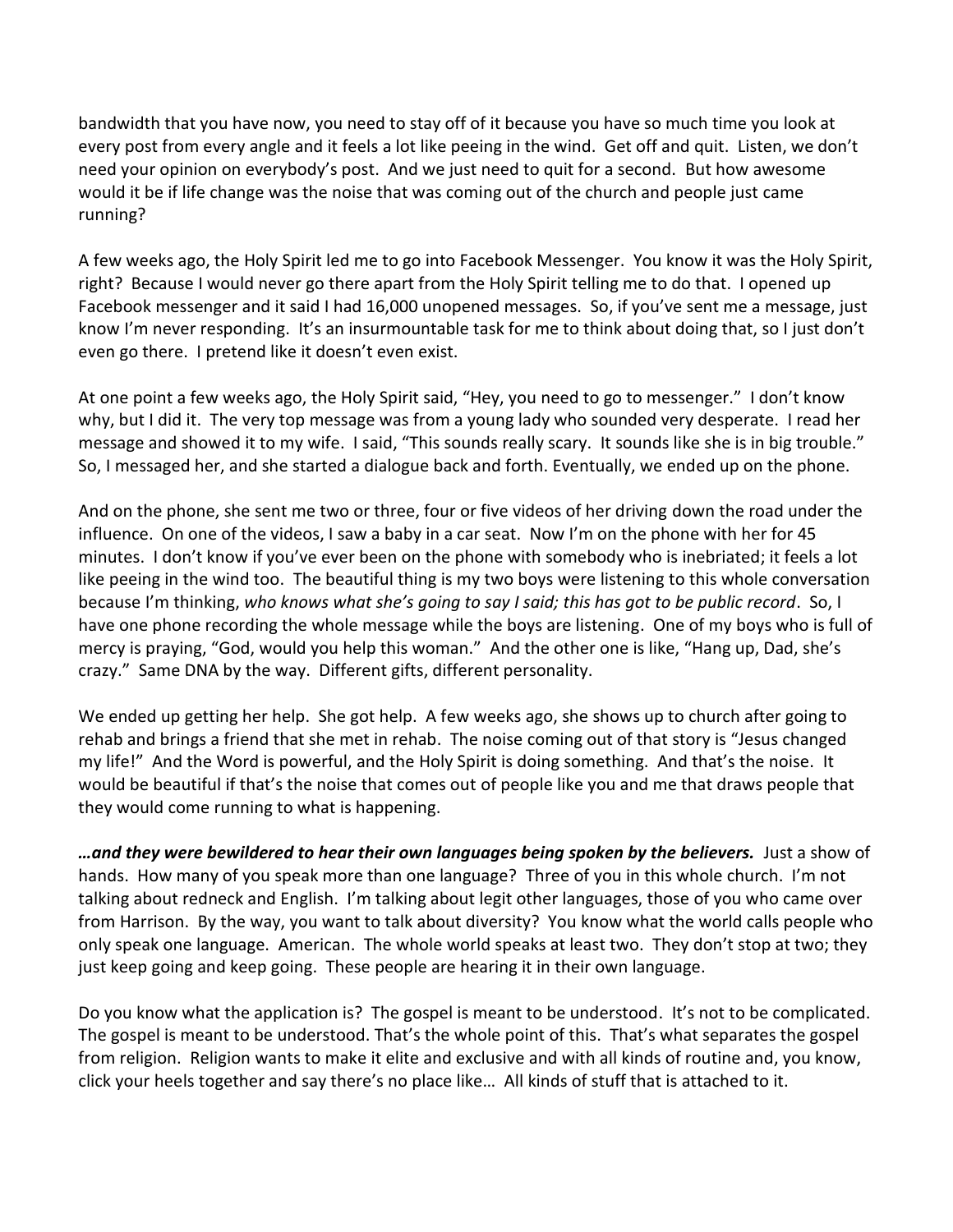The gospel is meant to be simple and understood so that even a child could understand it, respond, and be fully saved. That's the nature of the good news, the gospel. It's meant to be understood by all people.

*[7](https://www.studylight.org/desk/?q=ac%202:7&t1=en_nlt&sr=1) They were completely amazed.* Eight times in scripture, that word *amazed* right there is used in the Greek to describe the reaction to Jesus in the gospel. *"How can this be?" they exclaimed. "These people are all from Galilee…"* Now, you probably don't know the culture and the context of this scripture, but that's meant to be a putdown. That's like a dig. That's like in our world and our culture saying, "Isn't that boy from Mississippi?" Some of you are really sensitive and you're afraid that we just offended everybody watching in Mississippi. They don't have the internet yet. I'm an Arkansas boy and we were always grateful for Mississippi. Because that put us 49<sup>th</sup> in a whole bunch of contests, right? But we were always grateful. This is like these are rednecks; how are they speaking in these other languages?

*[8](https://www.studylight.org/desk/?q=ac%202:8&t1=en_nlt&sr=1) "…and yet we hear them speaking in our own native languages!"* Now I don't know if it was a miracle. In fact, the people who were speaking the gospel in other languages, I don't know if they heard themselves speaking the other languages or not. I don't know. It's not clear in the scripture. Is this a miracle of the speaking? Is this a miracle of hearing? Or both? We don't know. But what we do know is there is a whole bunch of people speaking a whole bunch of different languages and everybody is hearing it. Make no mistake about it, by the way. This was very clear what was happening. These were languages that other people could hear.

This is no defense whatsoever for all kinds of other stuff. What happened in this moment was a speaking that was heard in the language so that they could understand the gospel. *[9](https://www.studylight.org/desk/?q=ac%202:9&t1=en_nlt&sr=1) "Here we are— Parthians, Medes, Elamites…"* What he's doing here is he's listing every nation represented by people in the audience that particular day in Jerusalem. And he starts way off to the east – modern day Iran – then he starts working his way back all the way to Judea, which is home base, and then he keeps going to the west, to Rome. He lists every country in the known world in that day, and they are all right there.

Now what did Jesus tell them, one chapter ago in Chapter 1: 8, was going to happen? Remember? He said, "The Holy Spirit is going to come on you, you're going to have power, and then you will be my witness in Jerusalem, Judea, Samaria, and to the very ends of the earth." That's what Jesus said was going to happen, and now it's happened. One chapter later, they are there. So, in the very first day when the match is struck and the church is birthed, the very thing Jesus said was going to happen, happened, which gives me a whole lot of hope that it's not dependent on me. In fact, it happened fully… partially. Understand? There were audiences from all those places.

By the way, Jerusalem, Judea, Samaria… Samaria was very much a racial barrier. What Jesus was saying was going to happen is, "With this gospel, you are to be on a race to tell the whole world about me, you will go and take it to other races." By the way, if you want to understand any subject – and the one in our culture today is race – you would do well to begin with theology. When you begin with anthropology or psychology, or sociology, it's like a blender mess. But when you begin with the theology… Listen, God created Adam and Eve and very clearly, they must have had dominant and recessive genes present because we all go back to them. So, they had to have both dominant and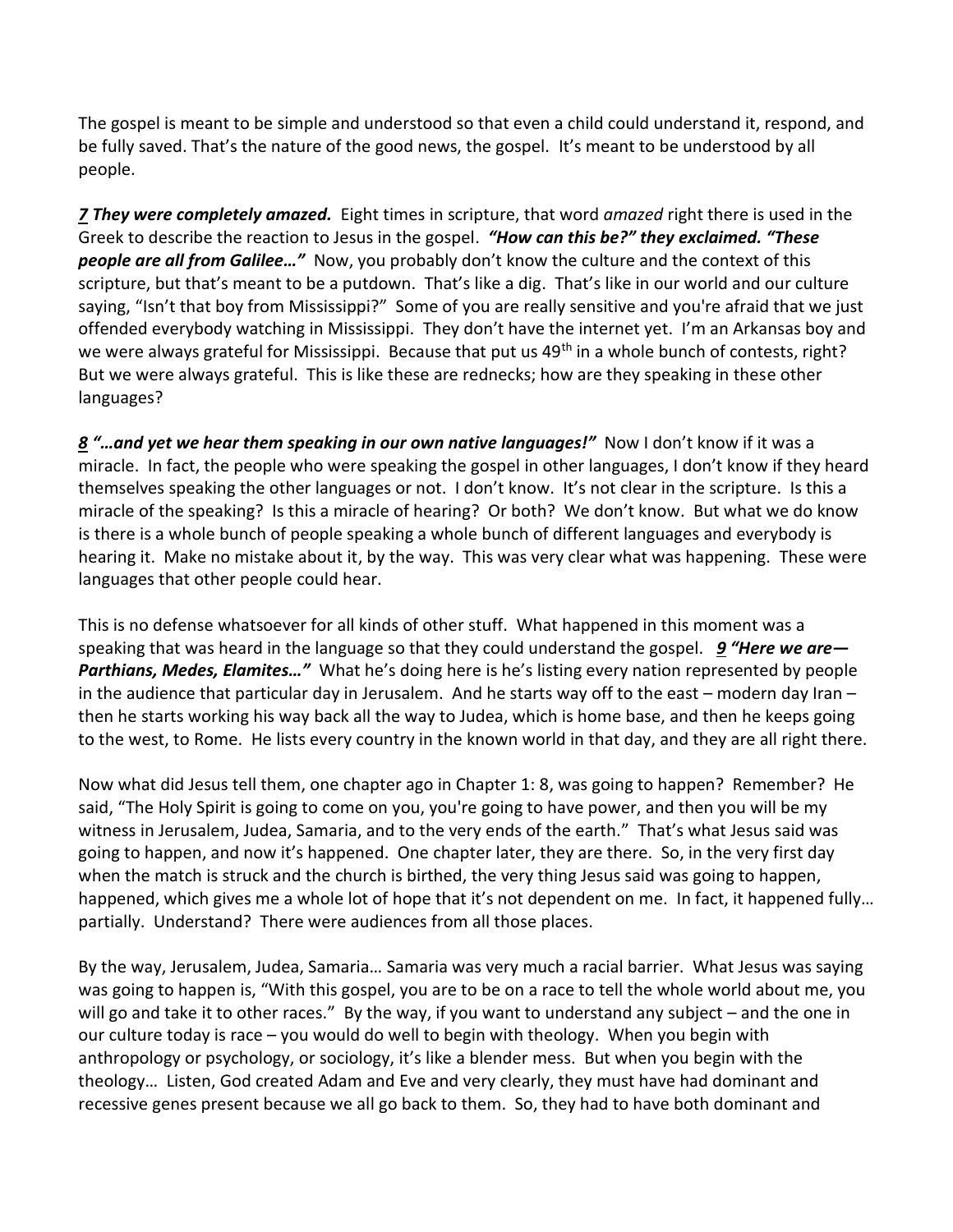recessive and were creating different colored people in the births that were happening. By the way, none of them looked like you. They're from the Middle East. And so, you watch this play out. Then the chapters foretold all the way to Noah, and the flood happens and only eight people survive. So, again, you have to conclude and deduce that of the eight people, they had all kinds colors of skin represented, all kind of melanin differences. In fact, the sons, Ham and the other three sons, those names are nicknames for their colors. One was dark, one was light, one was not. As this plays out, bad theology is what allowed segregation and slavery to exist. It's bad theology to say, "Well God cursed Ham," which by the way he didn't curse ham; he cursed the son of Ham. He cursed Canaan and not all the Canaanites were cursed so, it wasn't a curse for all people. And what theologians did and the church did in that day was to say, "Well if there's a curse there and he was the dark one, then maybe he became dark because of the curse and they are supposed to be subservient". That's bad theology that was created to protect convenience.

Now watch this. If you have bad theology, it will screw everything up. If we're not careful, we'll end up with bad theology coming out of the days we're in right now and end up in whole other ditch altogether. Listen to me, as the Church of Jesus Christ, I don't care what color skin you have, you're not a victim. You are a victor. You have Jesus in you. You are a co-heir with Christ. And that's not dependent upon what color of skin you have; it's dependent upon on who is in your heart and who is in your life. And for you to judge anybody to have less of the image of God in them because of the color of their skin, is not only hatred; it's heresy.

Jesus said you're supposed to carry the gospel to all these places and one chapter later, all the places are present when the Holy Spirit falls. Now watch, "…*people from Mesopotamia, Judea, Cappadocia, Pontus, the province of Asia, [10](https://www.studylight.org/desk/?q=ac%202:10&t1=en_nlt&sr=1) Phrygia, Pamphylia, Egypt…"* Now they're in North Africa. *"…and the areas of Libya around Cyrene, visitors from Rome…"* All the way to the dominant force in that day, Rome. *"(both Jews and converts to Judaism), [11](https://www.studylight.org/desk/?q=ac%202:11&t1=en_nlt&sr=1) Cretans…"* Crete is an island. *" …and Arabs."* That's dessert. The whole point is that people surrounded by water or sand, not a barrier for God. He's going to get the word out.

*"And we all hear these people speaking in our own languages about the wonderful things God has done!"* These two lines right here are the gospel. We all hear the gospel in our own language. *[12](https://www.studylight.org/desk/?q=ac%202:12&t1=en_nlt&sr=1) They stood there amazed and perplexed. "What can this mean?" they asked each other.* Let me tell you what it means. This is about the church. By the way, we can never let how we do church get in the way of who we do church for and how we are empowered to do it. We do church as the bride of Jesus under the power of the Holy Spirit. By the way, the Holy Spirit is coming into the church in this chapter of scripture. He falls and all of this happens.

When the Holy Spirit comes… In my city in Tulsa, there are a lot of weirdos. And a lot of the weirdos I meet blame their weirdness on the holy spirit. I feel like the Holy Spirit is in heaven saying, "Leave me out it; you're just weird." But the Holy Spirit, although he's not weird, let me say on the other end of the spectrum, he's not average either. He's full of power. You can't have one third of the Holy Trinity come in you and it not change you. There's a very noticeable difference when one third of the Trinity comes to take up residence in little ole you.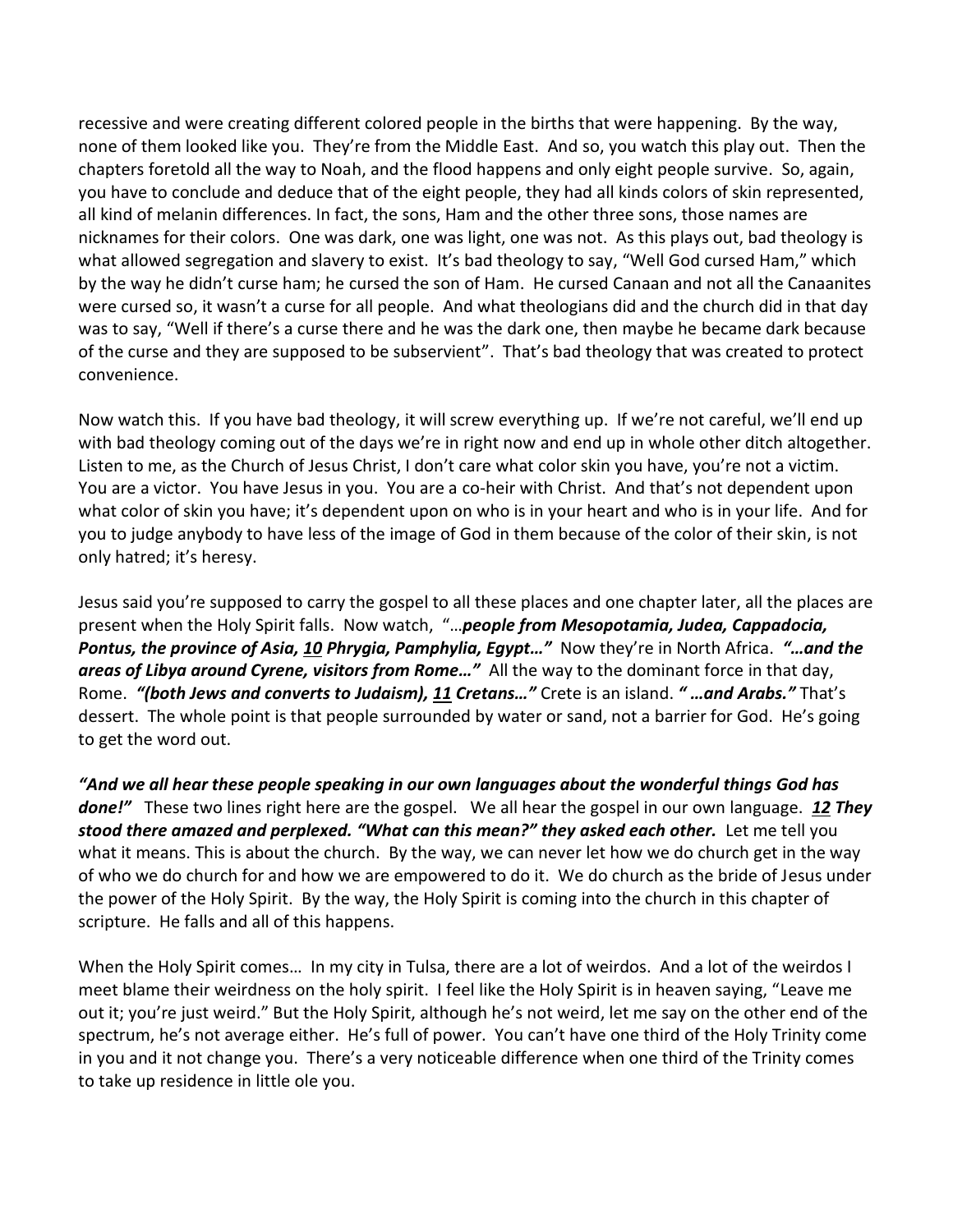And the Holy Spirit comes and when we think of the Holy Spirit, let me just say this. I get asked this question about once a month at least in our church. Someone will come up and say, "Hey pastor, can I ask you a question?" They'll wait around until the very end. Everybody has left the guest reception and they've been hanging around. I'll say, "Yeah, sure you can ask me a question." They'll say, "Well it's a personal question." "Well you can ask. I might not answer, but you are free to ask." "Is Battle Creek Church a spirit-filled church?" They whisper it. What are we hiding? Ill say, "Yeah! Holy Spirit filled." They're all like, "I knew it." That's their response. I don't know what they meant by the question, but I love the conclusion that they came to that they knew that we're filled with the Holy Spirit.

The truth is this. Sometimes these Holy Spirit people, where it's all about the Holy Spirit… Some people will accuse me sometimes. "You talk about Jesus a lot; you should talk about the Holy Spirit more." Let me just say this to you. I'm following the lead of the Holy Spirit. Jesus is the lead story of the Holy Spirit. The Holy Spirit came and didn't talk about himself. The Holy Spirit came, and he talked about Jesus. So, never once have we proclaimed Jesus, and the Holy Spirit in heaven pouted, saying, "What about me?" When you study the theology of it, God the Father gave the Holy Spirit as a gift to Jesus the Son. And Jesus gave the Holy Spirit as a gift to us to draw us to Jesus. Are you following me? I want to be a believe who is equally excited about the spirit coming as I am about the gospel going. That's what happens when the spirit comes. It's in this story. The spirit comes, the gospel goes. The spirit comes the gospel goes.

When I get around Holy Spirit people and they never talk about Jesus, I'm scared. I'm very frightened of them actually. Because there are other spirits that aren't holy in this world. When I get around people… The Holy Spirit is always going to draw attention to Jesus… Always. When I get around Holy Spirit people and they're not holy, I'm scared. Because there are other spirits present. Let me just pastor you for a second and just say that. I hear people sometimes say, "The Holy Spirit told me my future." You better be careful. Go read the Book of Acts. Get to Chapters 16, 17 and figure out what an unholy spirit was doing. It was telling them their future. Listen, the Holy Spirit is real and he's not weird, but he's not average. He is powerful and he wants to be powerful in the life of every single believer. What can this mean?

In fact, here's something you should write down. God's plans require God's power. Your plans don't require God's power. My plans don't require God's power. But God's plans always require God's power.

*[13](https://www.studylight.org/desk/?q=ac%202:13&t1=en_nlt&sr=1) But others in the crowd ridiculed them…* Which by the way, anytime you do anything for God, people are going to come after you. You'll have critics and haters. There is a difference. Critics have a question and haters are just going to hate. They don't have a question, they just gonna hate. Haters gonna hate, hate, hate. Now look at what the critics and the haters said. *"They're just drunk, that's all!"*

I love Peter's response. *[14](https://www.studylight.org/desk/?q=ac%202:14&t1=en_nlt&sr=1) Then Peter stepped forward with the eleven other apostles and shouted to the crowd, "Listen carefully, all of you, fellow Jews and residents of Jerusalem! Make no mistake about this.* This is a big lead-in to what he's going to say next. *[15](https://www.studylight.org/desk/?q=ac%202:15&t1=en_nlt&sr=1) These people are not drunk, as some of you are assuming. Nine o'clock in the morning is much too early for that.* That is awesome. Do you know that he didn't say they're not drunk because they're Baptist? He said they're not drunk because it's not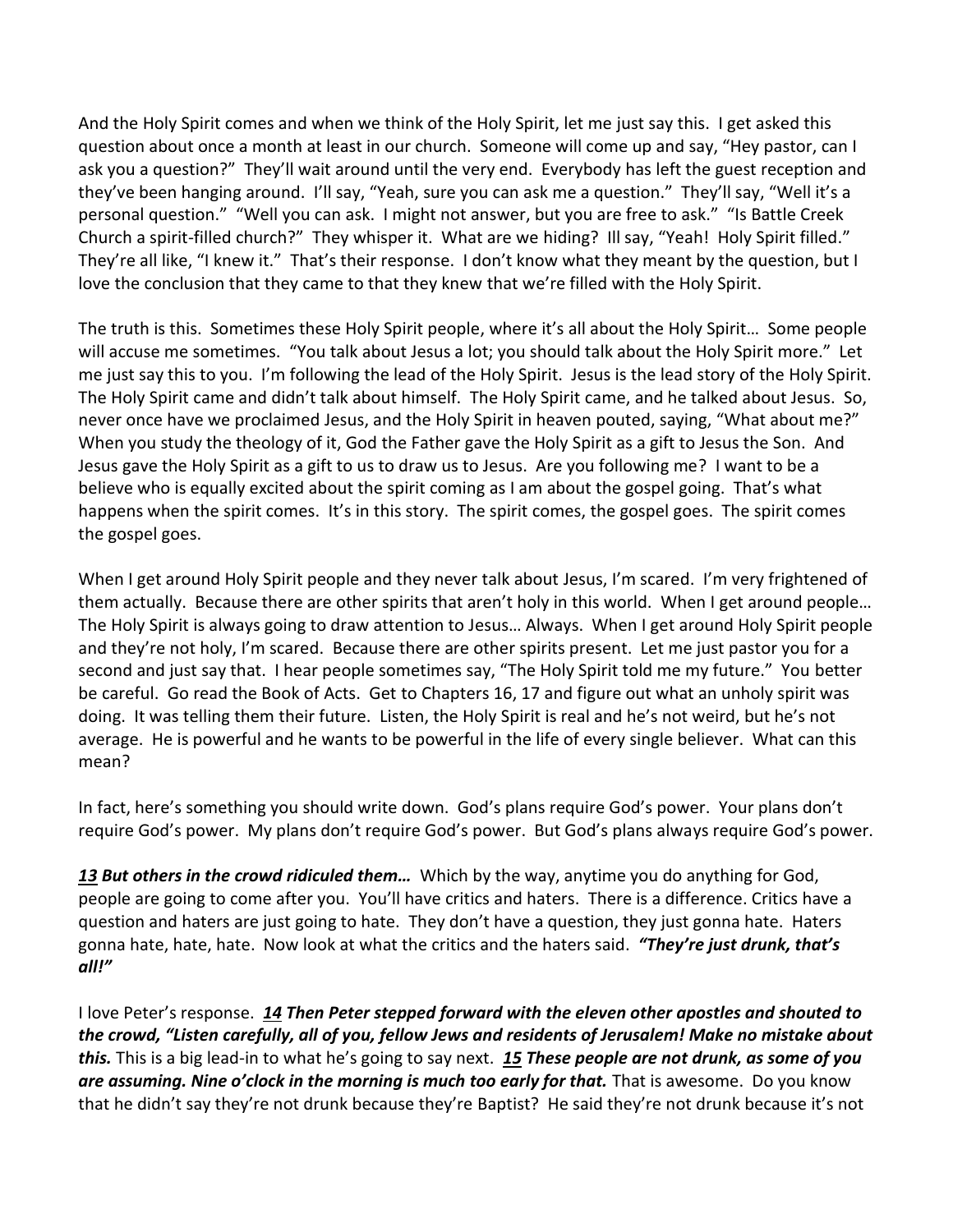5:00 anywhere in the whole world. He's making a joke with them. He leaves them with the impression they're not drunk. Come back later and maybe they will be. By the way, he's making this whole illustration as a joke to say, "Hey, by the way, Paul, over in Ephesians says, 'Hey do not be drunk with wine.'" In other words, as a believer, you are not to be filled with some other spirit who is altering your behavior. You're to be filled with the Holy Spirit who will alter your behavior. That's the role for a believer.

Now look at what he says. *[16](https://www.studylight.org/desk/?q=ac%202:16&t1=en_nlt&sr=1) No, what you see was predicted long ago by the prophet Joel…* This is amazing preaching. What he's doing now… Remember the audience is all Jewish. Jewish don't want it to be new; they want to know this is related to the God of Abraham, Isaac, and Jacob. Now what he's doing is saying, "Hey, you guys, all this new stuff, you remember Joel?" They're all like, "Yes, we all know Joel. We all know the prophesies. We all memorize them. By 12 years old, we knew Joel. We knew everything about Joel." Look at what he says the Prophet Joel predicted.

*[17](https://www.studylight.org/desk/?q=ac%202:17&t1=en_nlt&sr=1) 'In the last days…* Which by the way, we are in since Acts 2. The last days started here in Acts 2, which kind of means they are long. Doesn't it feel that way? But it kind of makes Jesus feel tardy. To those of us who tardiness is an issue, we're like, "Come on, Jesus." The Bible says 1,000 years is like a day and a day is like 1,000 years, so give God a break. He's only been gone two days. And maybe he's waiting on us to do something. Like he said, all will hear, right? The gospel will be proclaimed. Every tribe, tongue, people, and nation and then the end will come. What if the prescription of every tribe, tongue, race, people, nation gathered around the throne worshiping together is not just descriptive of how it's going to be in heaven. What if it's a prerequisite for Jesus coming back? And then the end will come. We're supposed to play a role in that. *God says, 'I will pour out my Spirit upon all people. Your sons and daughters will prophesy. Your young men will see visions, and your old men will dream dreams."* Intergenerational.

*[18](https://www.studylight.org/desk/?q=ac%202:18&t1=en_nlt&sr=1) "In those days I will pour out my Spirit even on my servants…"* Upper class and lower class, it doesn't matter; it's for all people. I'm going to pour it out on all people. "*…men and women alike—and they*  will prophesy." By the way, people get so hung up on this all the time. They get so excited about the prophecy and young men and old men and dreams and prophecy, prophesy, prophecy. Do you know why they're going to prophesy, which started back in Acts 2? And do you know what they are going to prophesy? Sometimes I'll ask people that question? Why are young men and old men going to prophesy? They don't know. Well, the word is so clear. Look at what they are going to prophesy and why they are going to prophesy.

The very next verse says, *[19](https://www.studylight.org/desk/?q=ac%202:19&t1=en_nlt&sr=1) "And I will cause wonders in the heavens above and signs on the earth below—blood and fire and clouds of smoke. [20](https://www.studylight.org/desk/?q=ac%202:20&t1=en_nlt&sr=1) The sun will become dark, and the moon will turn blood red before that great and glorious day of the Lord arrives. [21](https://www.studylight.org/desk/?q=ac%202:21&t1=en_nlt&sr=1) But everyone who calls on the name of the Lord will be saved."* That's the prophecy and that's the reason for the prophecy. That everyone who calls upon the name of the Lord will be saved. Hey, I got good news for you in a world filled with bad news. Everyone who calls upon the name of the Lord will be saved.

I'm not nearly as concerned with figuring out who the Anti-Christ is as telling people about the Christ. Every once in a while, people will say to me with end times discussions and all that. "Hey pastor, do you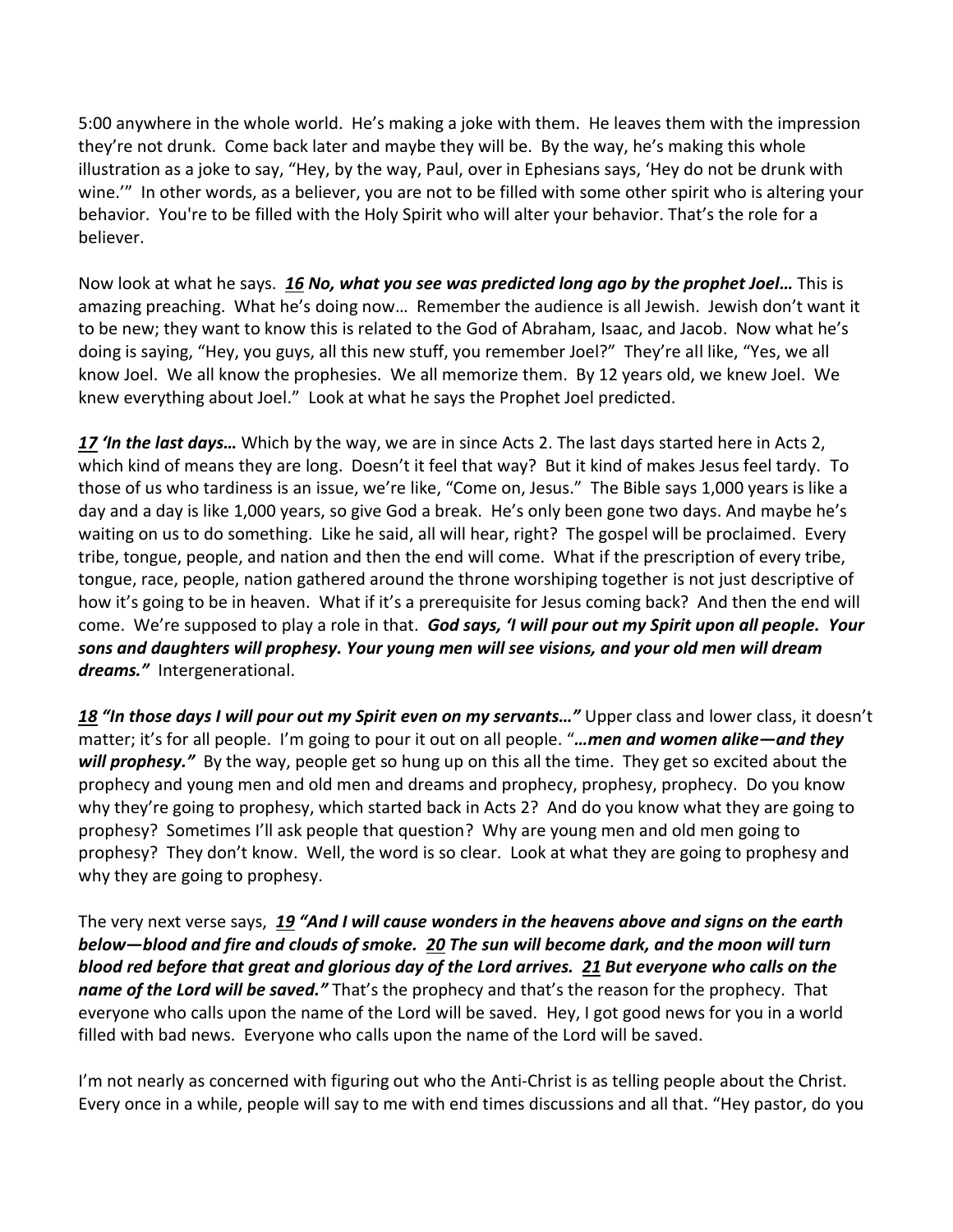feel like Jesus is about to come back?" Why would I know that? Two thirds of the Trinity don't know that; how would I know that? "Well, have you spent any time figuring it out and studying it?" Why would I spend one second doing that when we have an assignment that was supposed to get done before he comes back? I'm concerned that we get the job done before he comes back. I don't want to feel like Oskar Schindler at the end of the movie when the war is over and he's going, "I could have saved more, I could have done more, I could have sold this watch, I could have sold this belt, I could have sold these... I could have gotten more." We don't want to feel that way when Jesus comes back and takes us to heaven. We want to feel like we did all we could do to get all to come and go with us.

*[22](https://www.studylight.org/desk/?q=ac%202:22&t1=en_nlt&sr=1) "People of Israel, listen! God publicly endorsed Jesus the Nazarene by doing powerful miracles, wonders, and signs through him, as you well know."* The purpose of all miracles is to prove Jesus is the Messiah. It's the same thing today. The purpose of all miracles is to prove that he is the Messiah. *[23](https://www.studylight.org/desk/?q=ac%202:23&t1=en_nlt&sr=1) "But God knew what would happen, and his prearranged plan was carried out when Jesus was*  **betrayed.**" Do you want to know if God is sovereign? It's all over scripture. But we do have a role to play. "*With the help of lawless Gentiles, you nailed him to a cross and killed him."* Look at the boldness. This is Peter who 50 days earlier, denied Jesus three times. Now he's filled with boldness. What's the difference? It's the Holy Spirit.

"…*you nailed him to a cross and killed him. [24](https://www.studylight.org/desk/?q=ac%202:24&t1=en_nlt&sr=1) But God released him from the horrors of death and raised him back to life, for death could not keep him in its grip."* Jesus is more powerful than death. This boldness now comes from, "Hey, I was afraid of you 50 days ago, but now you took your best shot at my leader and he's back. Go ahead, bring it, big boy. What are you going to bring to me that's any scarier than death? I'm not afraid of death anymore. I saw what Jesus does with death." He goes on to prophesy one of the prophecy of Joel to say it's King David whose body will decay in the grave, not Jesus. He's only there three days.

Let's jump down to Verse 32 for the sake of time. *[32](https://www.studylight.org/desk/?q=ac%202:32&t1=en_nlt&sr=1) "God raised Jesus from the dead, and we are all*  witnesses of this." That's what Christianity is, right? We can't quit speaking of what we've seen and heard. It's not doctrine's experience. It's an experience you have with the Son of God. *[33](https://www.studylight.org/desk/?q=ac%202:33&t1=en_nlt&sr=1) "Now he is exalted to the place of highest honor in heaven, at God's right hand.* In other words, he has all authority. *And the Father, as he had promised, gave him the Holy Spirit…* This what I was telling you a minute ago about the theology of the Holy Spirit. The Fathers gave the Holy Spirit to the Son *"to pour out upon us, just as you see and hear today."*

*[36](https://www.studylight.org/desk/?q=ac%202:36&t1=en_nlt&sr=1) "So let everyone in Israel know for certain that God has made this Jesus, whom you crucified, to be both Lord and Messiah!" [37](https://www.studylight.org/desk/?q=ac%202:37&t1=en_nlt&sr=1) Peter's words pierced their hearts, and they said to him and to the other apostles, "Brothers, what should we do?"* Maybe you're here today and you're asking that question. "Okay, what do I do with all of this?" Peter is very clear. *[38](https://www.studylight.org/desk/?q=ac%202:38&t1=en_nlt&sr=1) Peter replied, "Each of you must repent of your sins, turn to God, and be baptized in the name of Jesus Christ to show that you have received forgiveness for your sins. Then you will receive the gift of the Holy Spirit."*

I have a lot more. I wish I could get through the rest of the text, but you have a Bible, you can study it. I preached it last week at my church for 68 minutes. You can go watch it. Let's let the Holy Spirit make the application today in this place because this is as far as sovereign God wanted us to go today.